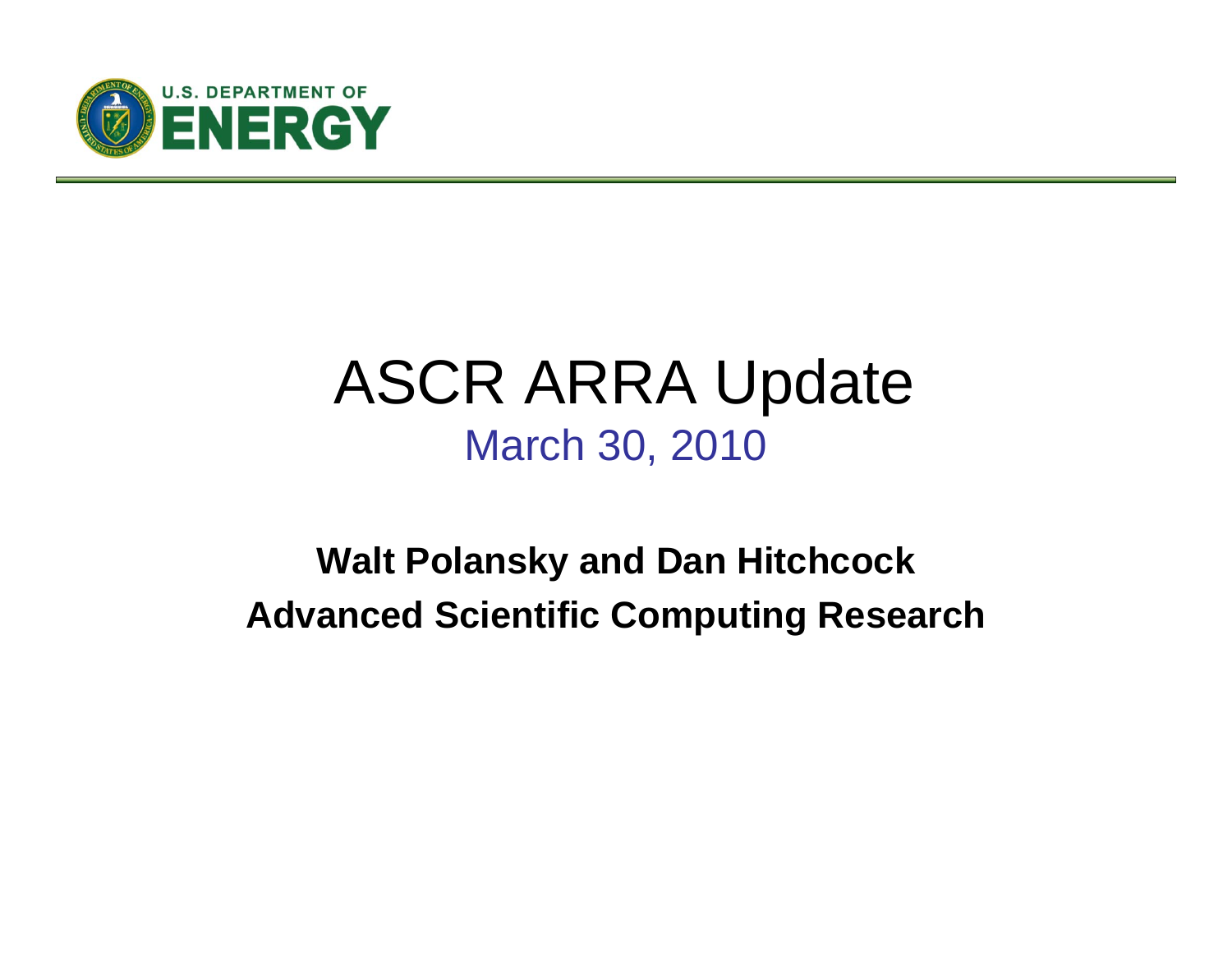

# American Recovery and Reinvestment Act (Recovery Act)

#### **ASCR's Recovery Act Projects (\$154.9M)**

- Advanced Networking Initiative (\$66.8M)
	- Testbed to demonstrate and build tools for 100Gbps optical networking technologies
- Leadership Computing Facility Upgrades (\$19.9M)
	- Six-core upgrade to Oak Ridge LCF machine delivered 2.2 Petaflops
- Advanced Computer Architectures (\$5.2M)
	- Research on next generation technologies
- Magellan (\$33M)
	- Research to demonstrate and build tools to enable scientists to utilize cloud computing resources for mid-range computing needs
- SciDAC-e (\$30M)
	- Supplement and leverage existing SciDAC investments to advance the high performance computational capabilities of the BES - Energy Frontier Research Centers; Extra user support for Energy related projects at the Leadership Computing and NERSC facilities; Applied mathematics research in support of DOE electricity grid efforts.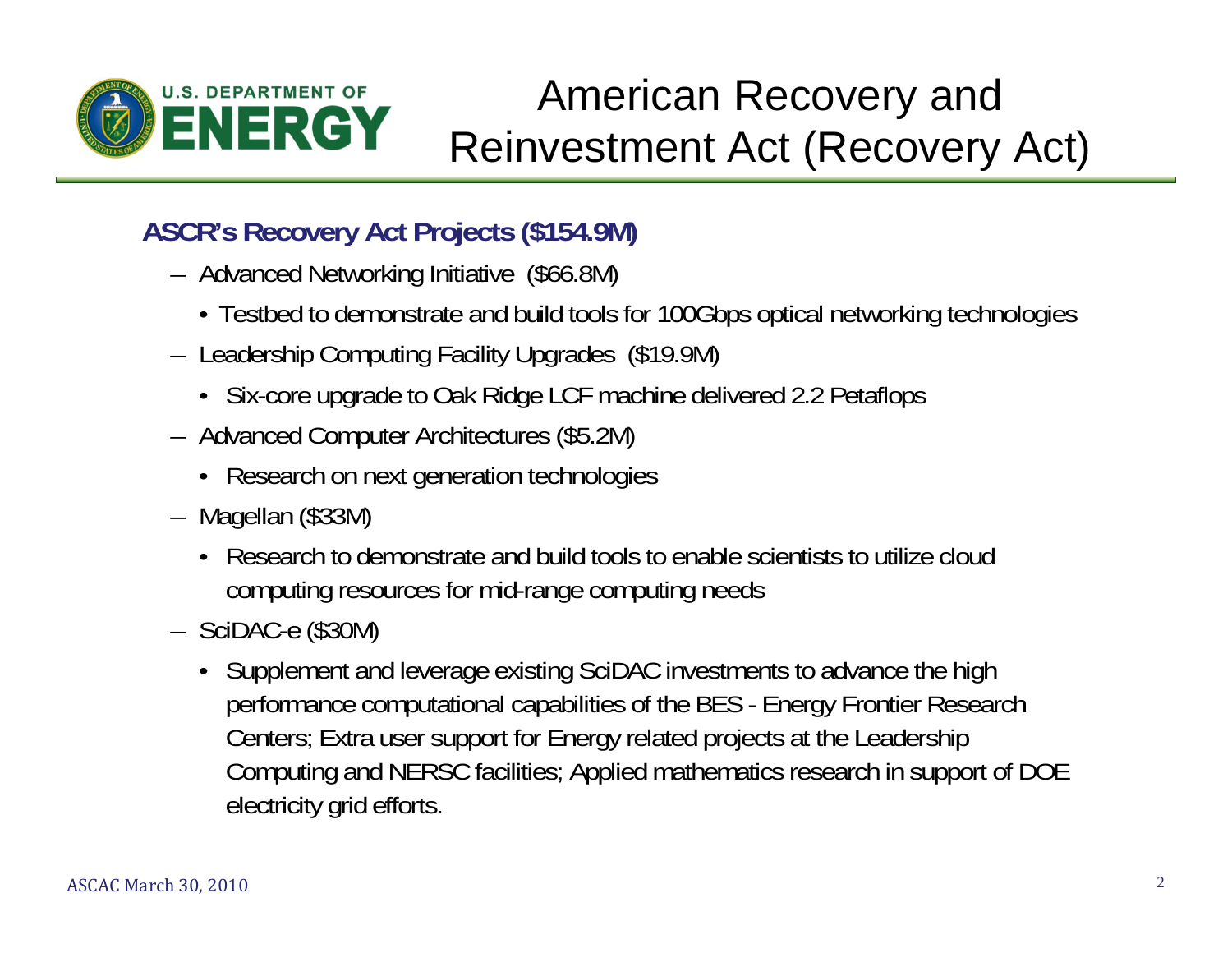

- **ASCR Magellan Project Summary** 
	- \$32M project at NERSC and ALCF
	- ~100 TF/s compute cloud testbed (across sites)
	- Petabyte-scale storage cloud testbed

#### **Project Progress**

- Funding distributed to ANL and LBNL based on peer reviewed proposal
- ANL and LBNL procured and installed compute and first stage of data hardware
- Identified experts to review integrated research demonstration topics (Q1)
- Joint Magellan-ANI PI meeting was conducted at SC09
- Coordination with ANI on-going
- First cycles now available

#### **Cloud questions to explore on Magellan:**

- Can a cloud serve DOE's mid-range computing needs?
	- $\rightarrow$  More efficient than cluster-per-PI model
- What part of the workload can be served on a cloud?
- What features (hardware and software) are needed of a "Science Cloud"? (Eucalyptus at ALCF; Linux at NERSC)
- How does this differ, if at all, from commercial clouds?



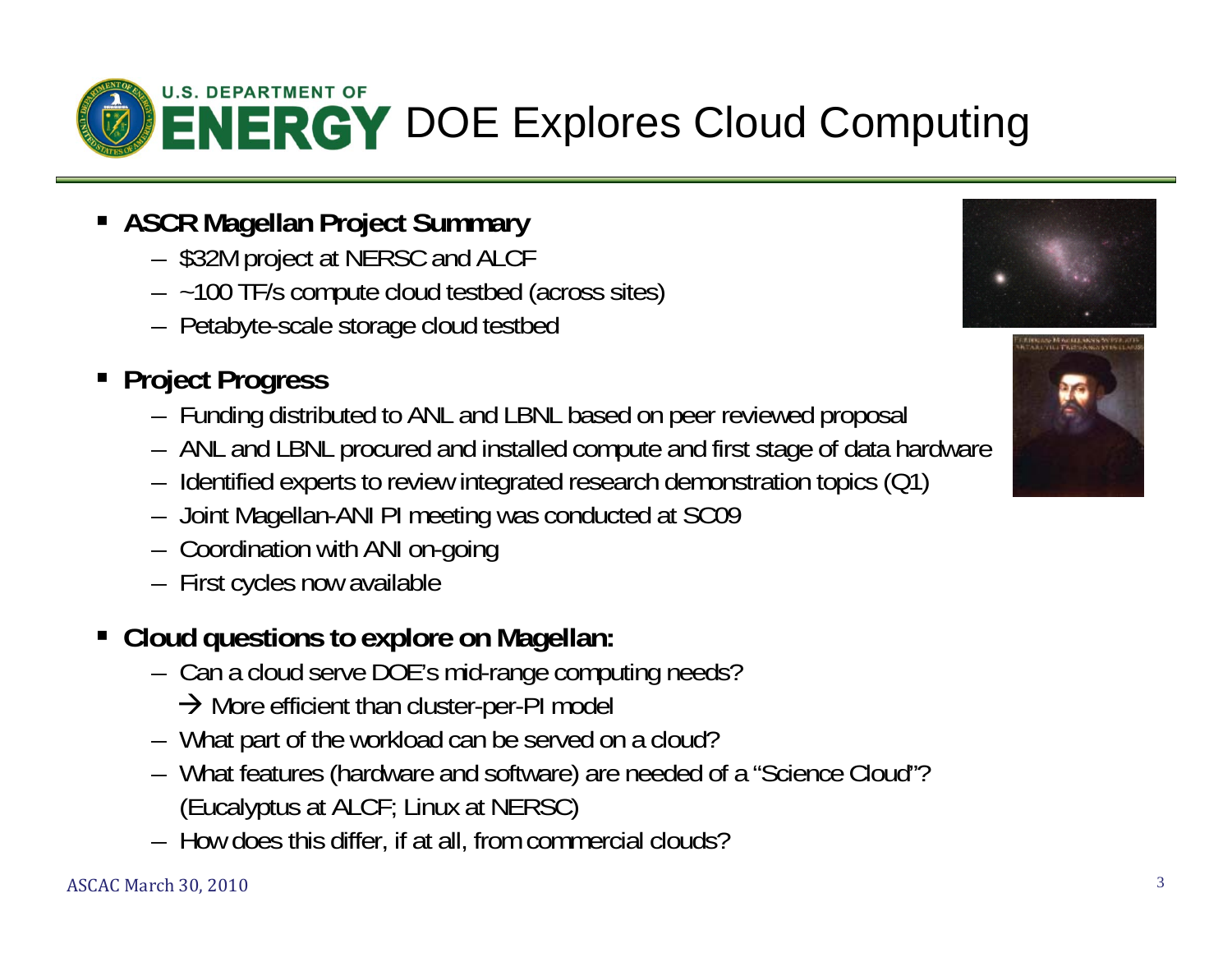

720 nodes, 5760 cores in 9 Scalable Units (SUs)  $\rightarrow$  61.9 Teraflops SU = IBM iDataplex rack with 640 Intel Nehalem cores

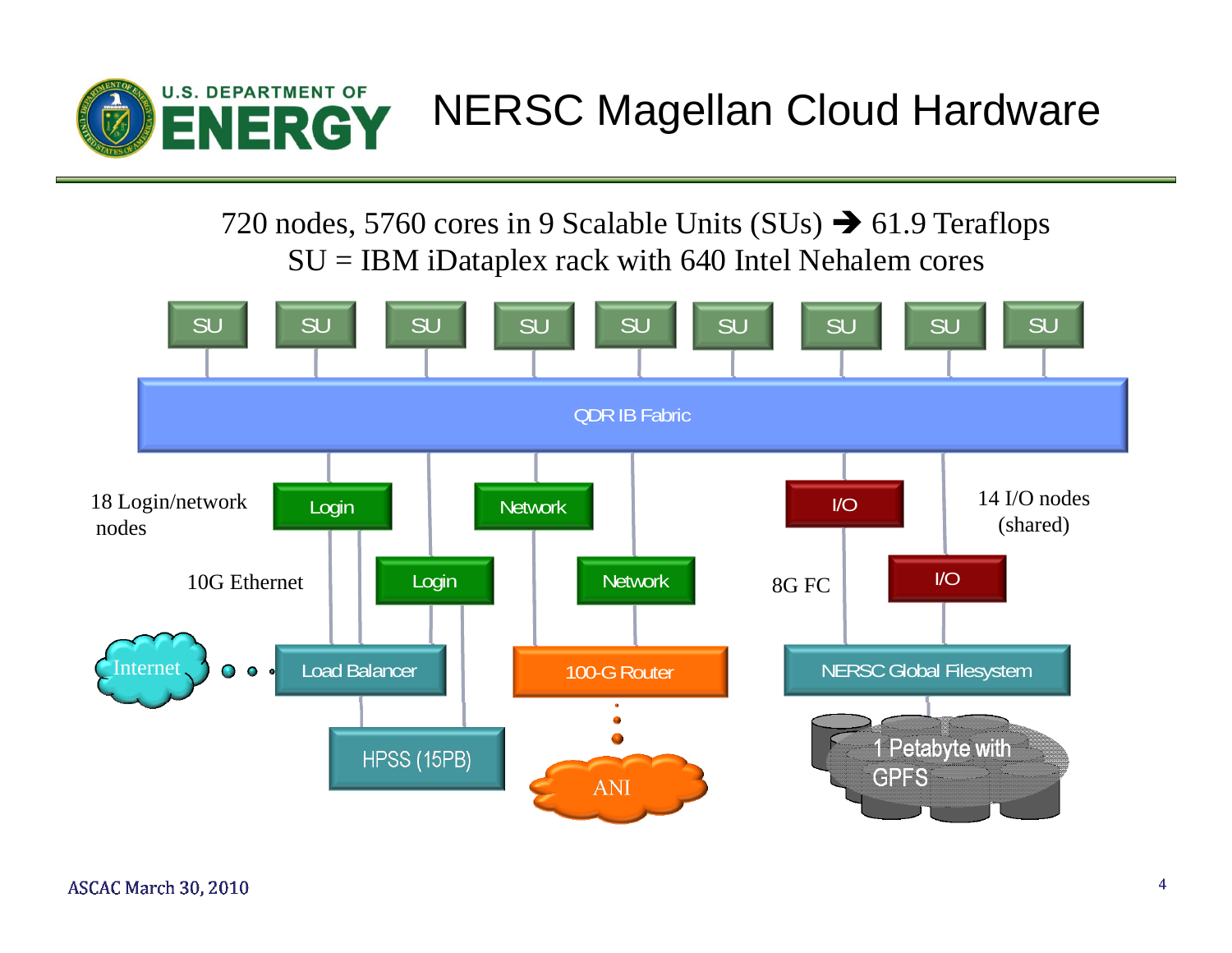

#### **Compute**

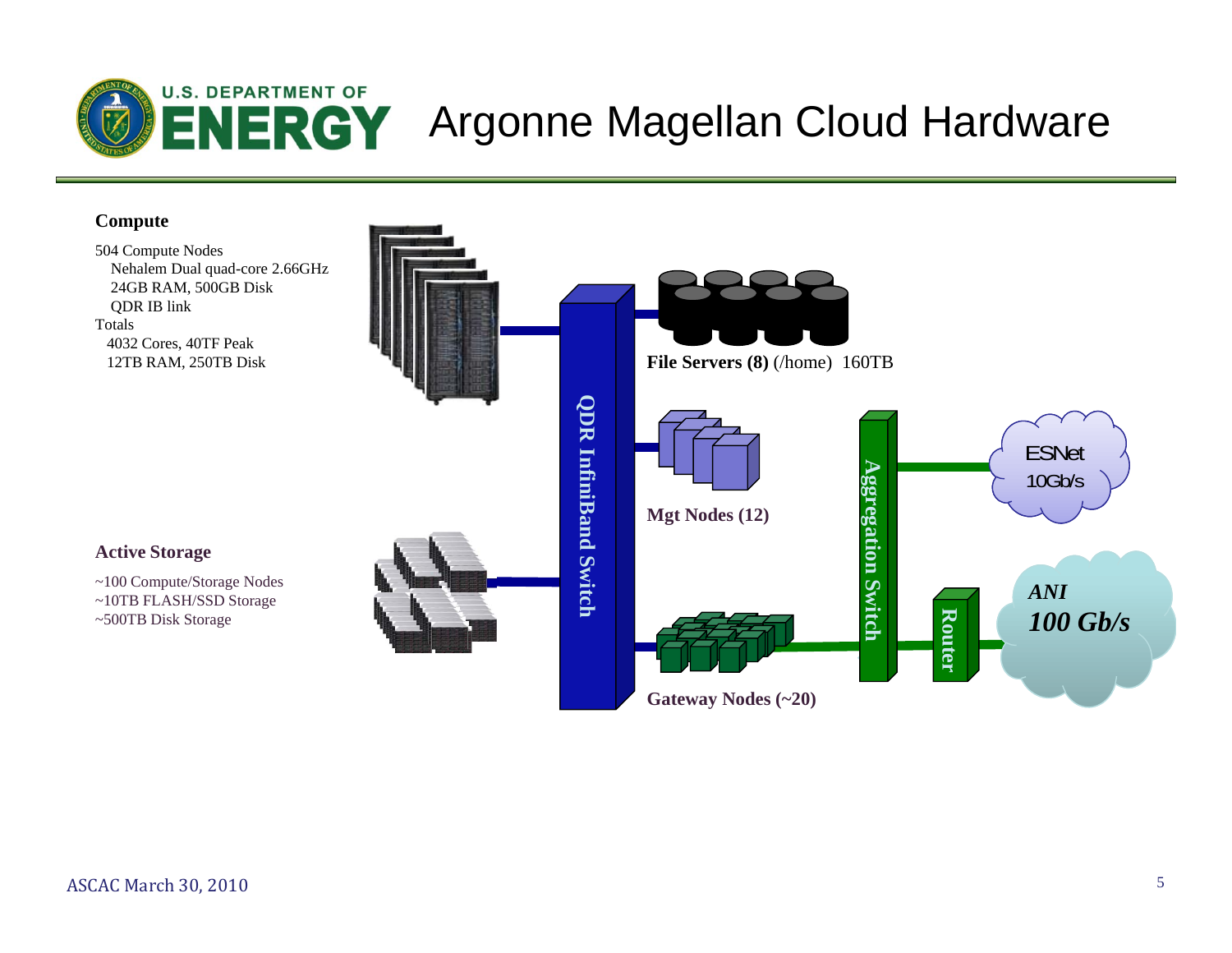

# Key is flexible and dynamic scheduling of resources



- **Runtime provisioning of software images**
- П **Rolling upgrades can improve availability**
- $\blacksquare$  **Ability to schedule to local or remote cloud for most cost effective cycles**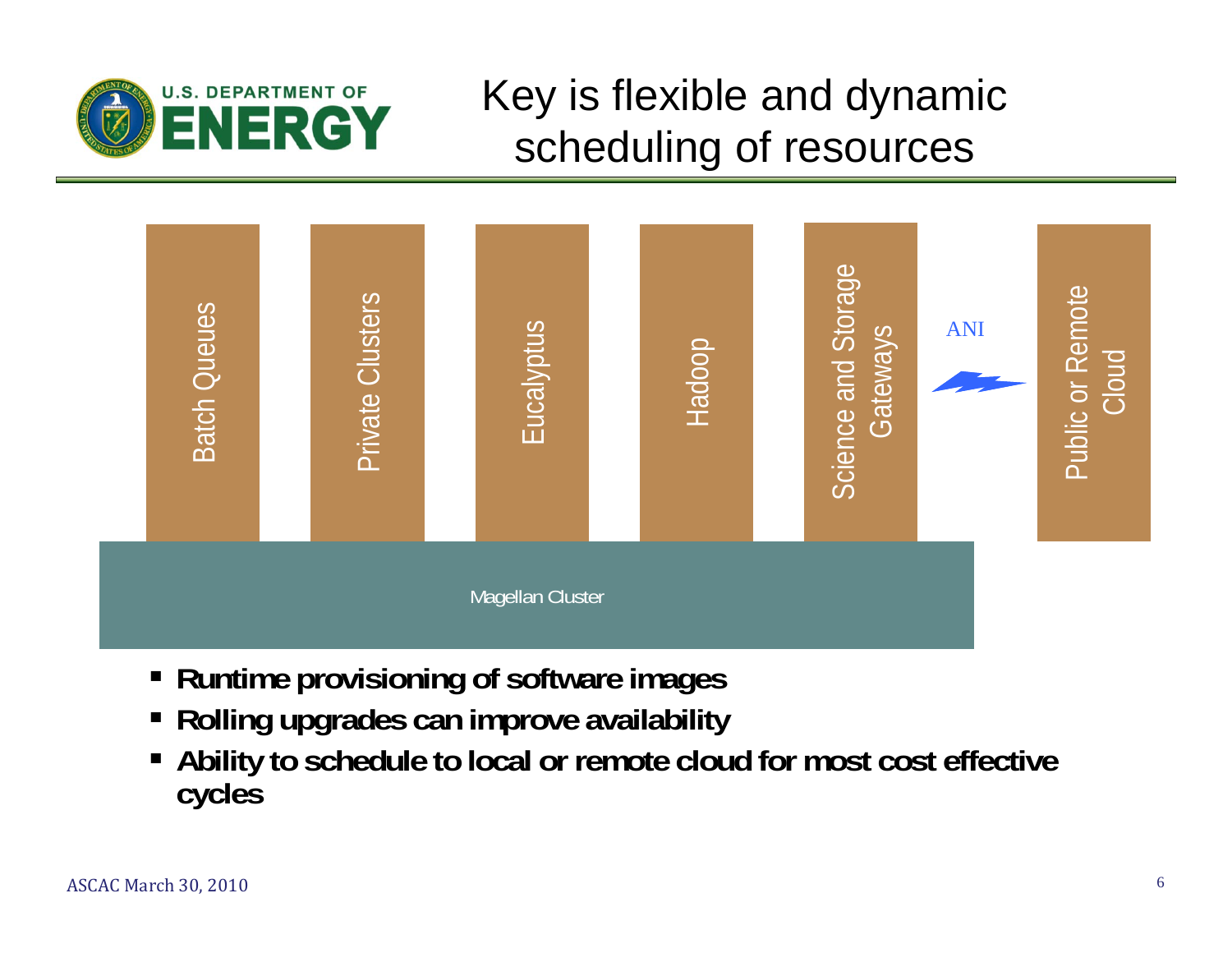

# ANI: Advanced Network Initiative

The goal of the ANI project is two-fold:

- Accelerate the commercialization of 100 Gigabit per second (Gbps) networking technologies by deploying a national-scale prototype network that will span four distinct geographic regions, connecting the three major ASCR computing facilities and the New York multi-agency peering point providing transatlantic Research and Education (R&E) connectivity at 100 Gbps.
- Complement the prototype 100 Gbps network with a testbed providing an experimental network research environment at sufficient scale to usefully test experimental approaches to next generation networks and applications.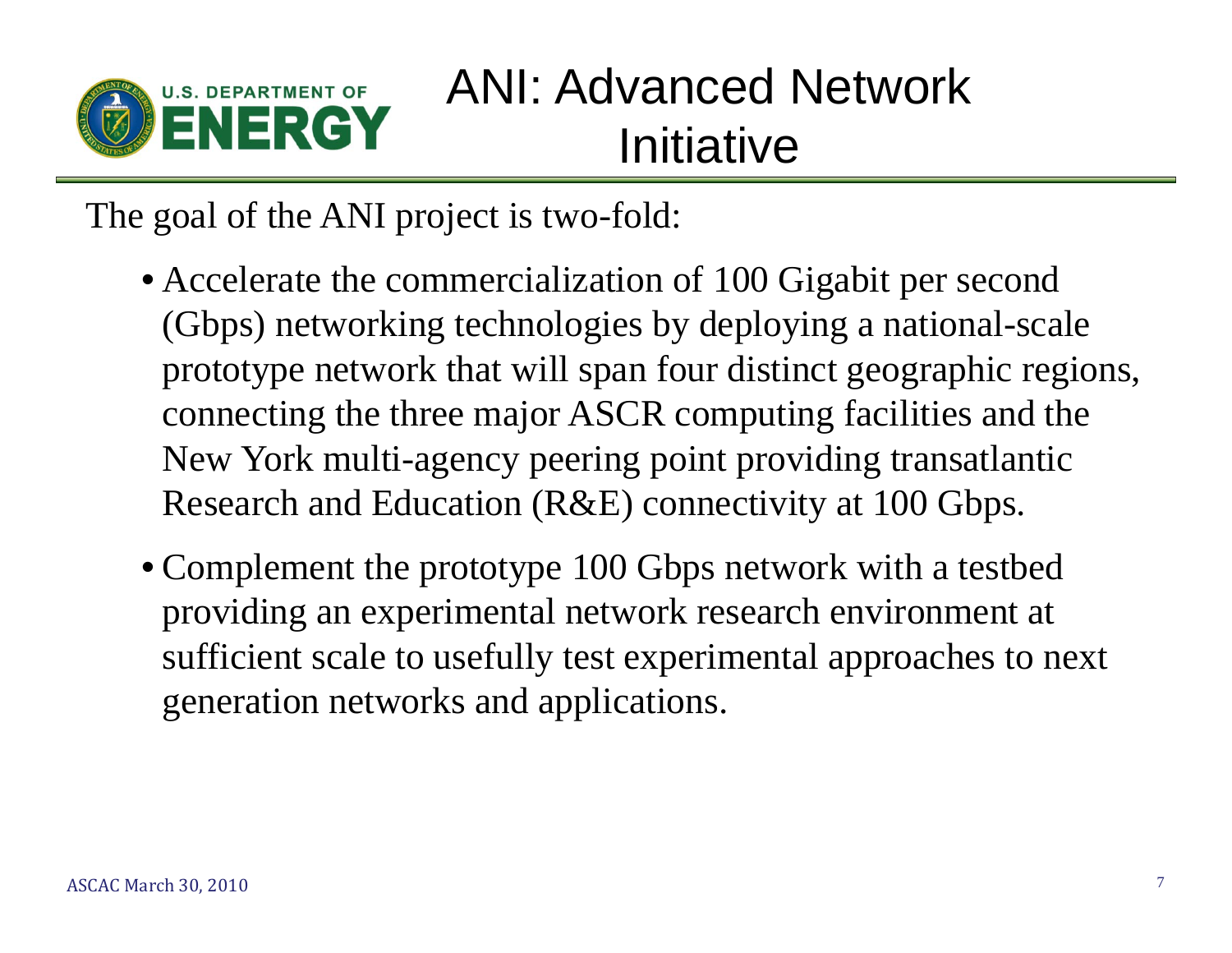

# ANI: Status

- **Funds sent to all contractors and grant recipients**
- **Program review of preliminary design for ChiExpress and design posted on ASCR website: http://www.sc.doe.gov/ascr/Misc/ASCRRecovery.html**
- **Project Plan (design document) posted on ASCR website:** 
	- –http://www.sc.doe.gov/ascr/Misc/ASCRRecovery.html
- **Example 3 Testbed Timeline** 
	- Feb 2010: Initial 'table top' node hardware setup at LBNL
	- Sept 2010: 10 Gbps 'table top' testbed available to researchers
	- April 2011: 10/100 Gbps WAN testbed available to researchers
	- Jan 2012: full 100 Gbps WAN tesbed available to researchers.
- **Upcoming** 
	- – Solicitation for second round of research topics for use of test bed (Q3-Q4).

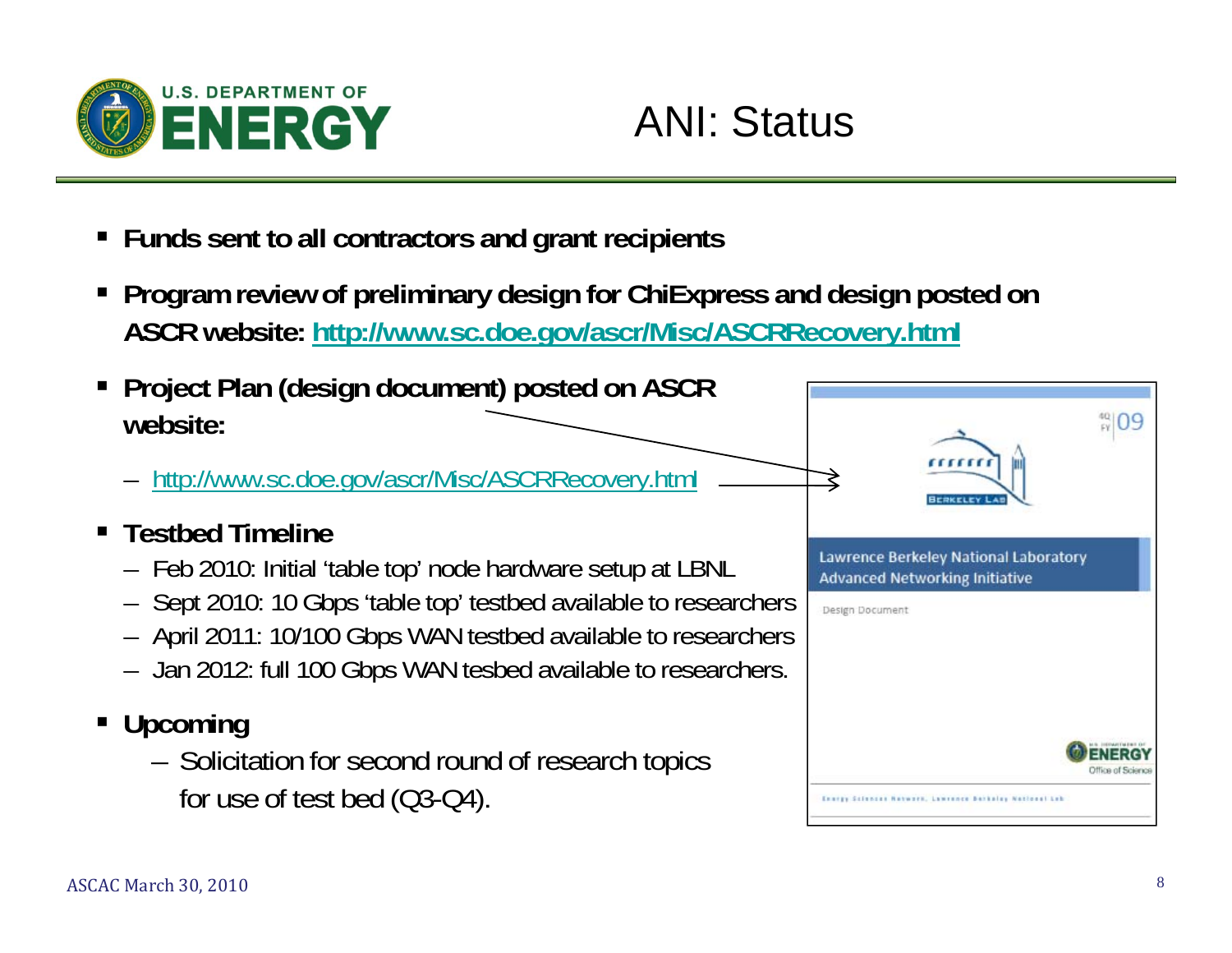

## Advanced Network Initiative Topology

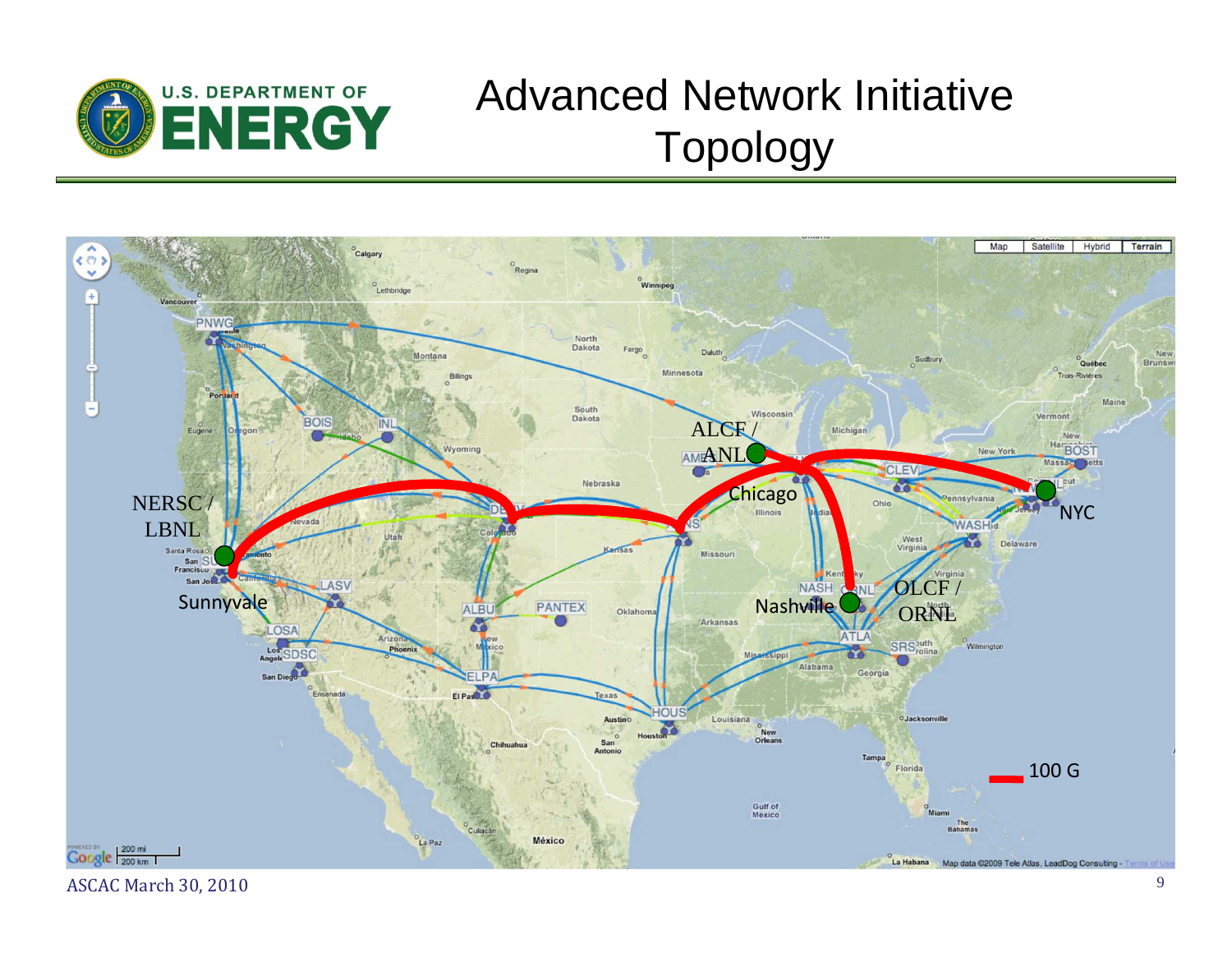

## ANI: 100 Gbps Prototype Network Preliminary Baseline Design

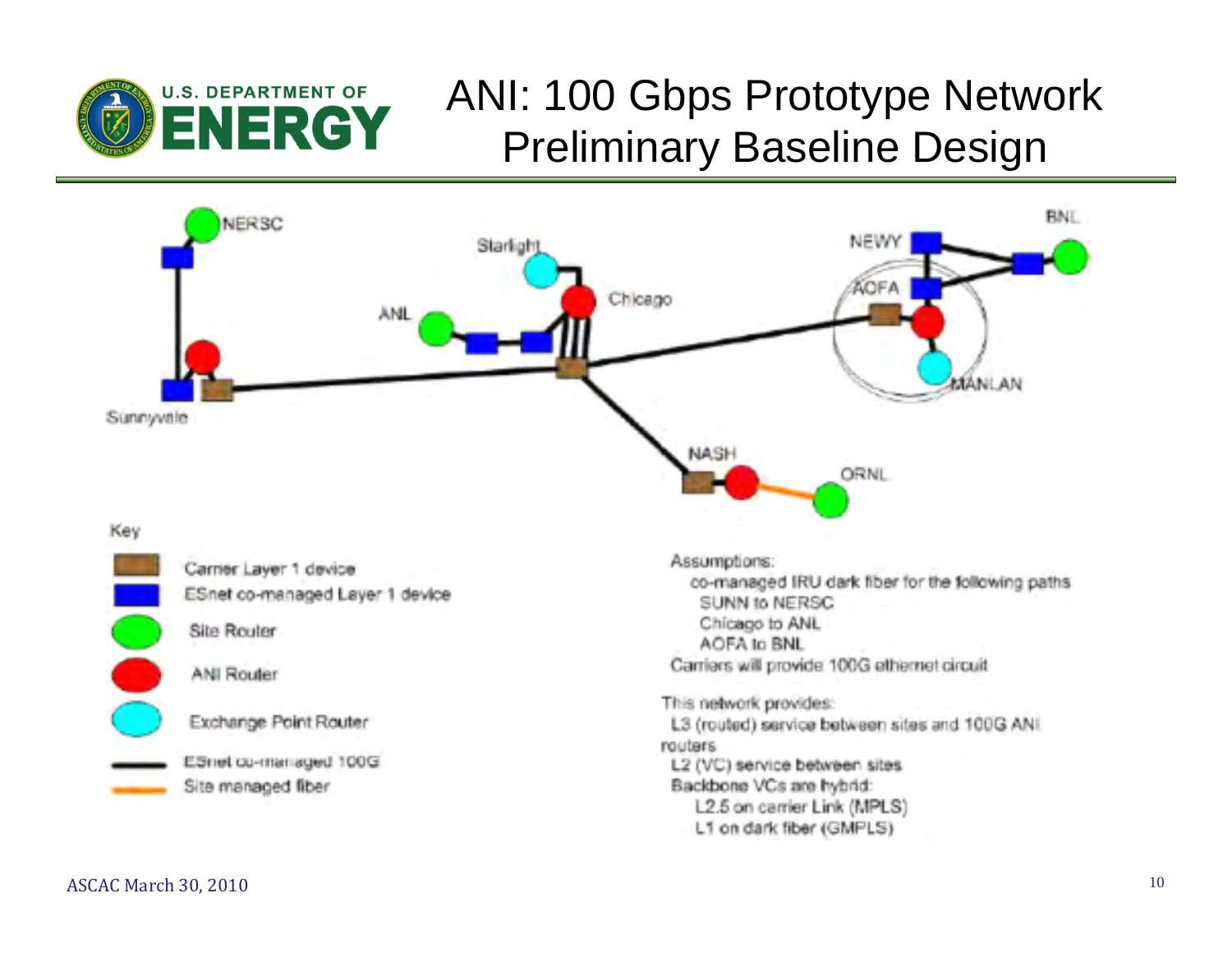

#### Leadership Computing Upgrade ASCR Deploys World's Most Powerful Computer for Open Science at ORNL

- ASCR reviewed LCF's upgrade implementation plan to ensure upgrade activities result in less than 10% unscheduled downtime for current users. (2009)
- ASCR reviewed and approved acceptance test plan including applications to be used in acceptance test. (2009)
- OLCF Completed acceptance test for quad-core to six-core upgrade of Cray XT5 at Oak Ridge (Q1).
	- ASCR reviewed acceptance test results and approved start of operations.



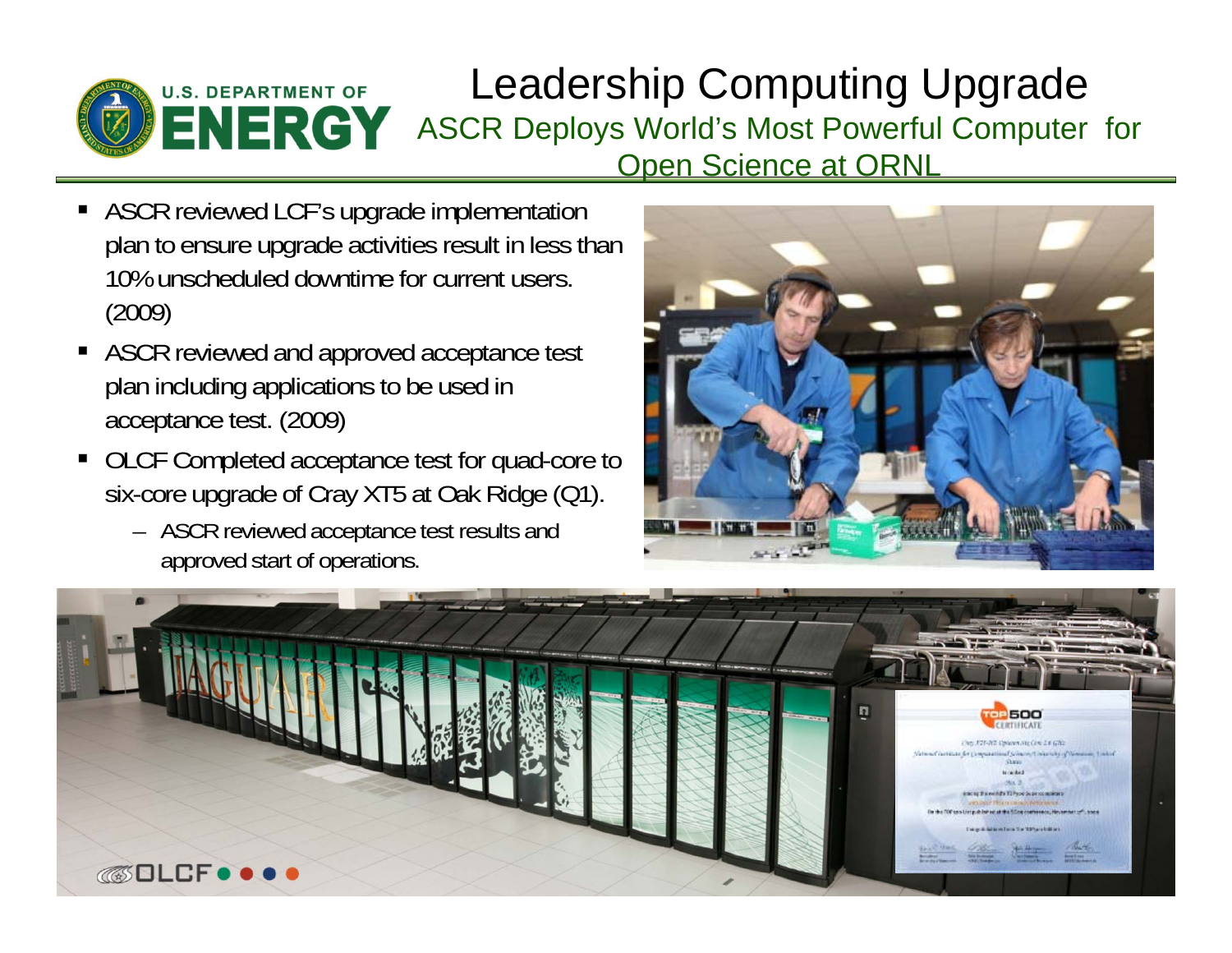

OLCF worked with users to produce scalable, high-performance apps for the petascale

| Science Area                    | Code             | Contact              | Cores   | <b>Total Performance</b>      | <b>Notes</b>                        |  |
|---------------------------------|------------------|----------------------|---------|-------------------------------|-------------------------------------|--|
| <b>Materials</b>                | $DCA++$          | <b>Schulthess</b>    | 213,120 | $1.9$ PF*                     | 2008 Gordon<br><b>Bell Winner</b>   |  |
| <b>Materials</b>                | <b>WL-LSMS</b>   | Eisenbach            | 223,232 | 1.8 PF                        | 2009 Gordon<br><b>Bell Winner</b>   |  |
| <b>Chemistry</b>                | <b>NWChem</b>    | Apra                 | 224,196 | 1.4 PF                        | 2009 Gordon<br><b>Bell Finalist</b> |  |
| <b>Nano</b><br><b>Materials</b> | <b>OMEN</b>      | <b>Klimeck</b>       | 222,720 | <b>860 TF</b>                 |                                     |  |
| Seismology                      | <b>SPECFEM3D</b> | Carrington           | 149,784 | <b>165 TF</b>                 | 2008 Gordon<br><b>Bell Finalist</b> |  |
| Weather                         | <b>WRF</b>       | <b>Michalakes</b>    | 150,000 | <b>50 TF</b>                  |                                     |  |
| Combustion                      | S <sub>3</sub> D | Chen                 | 144,000 | 83 TF                         |                                     |  |
| <b>Fusion</b>                   | <b>GTC</b>       | <b>PPPL</b>          | 102,000 | 20 billion<br>Particles / sec |                                     |  |
| <b>Materials</b>                | LS3DF            | <b>Lin-Wang Wang</b> | 147,456 | 442 TF                        | 2008 Gordon<br><b>Bell Winner</b>   |  |
| <b>Chemistry</b>                | <b>MADNESS</b>   | <b>Harrison</b>      | 140,000 | $550+TF$                      |                                     |  |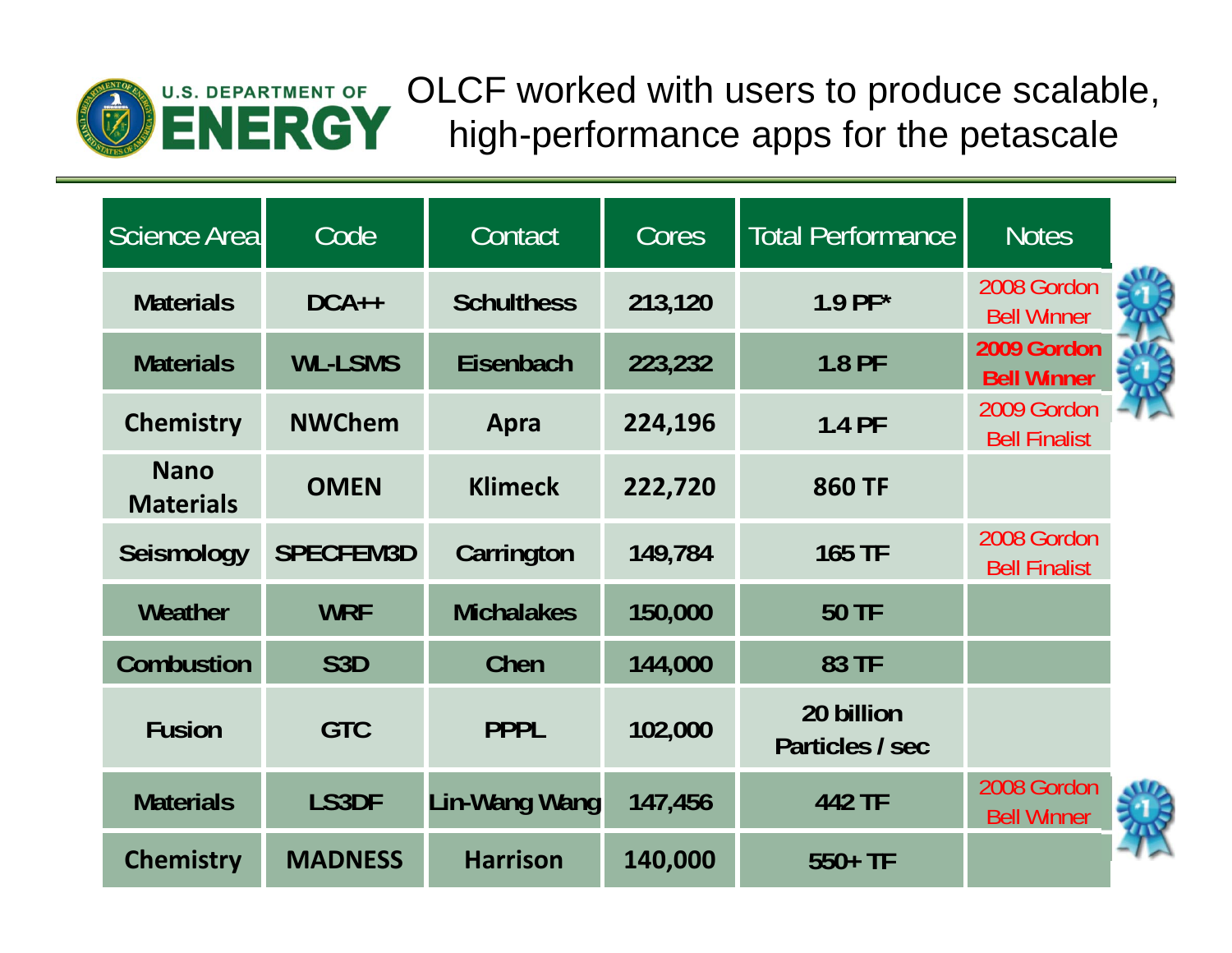

# Scientific Progress Resulting from OLCF Upgrade



#### **Turbulence**

Understanding the statistical geometry of turbulent dispersion of pollutants in the environment.



**Fusion Energy**

Substantial progress in the understanding of anomalous electron energy loss in the National Spherical Torus Experiment (NSTX).

#### **Nuclear Energy**

High-fidelity predictive simulation tools for the design of next-generation nuclear reactors to safely increase operating margins.

**Energy Storage**

flow of energy in nextgeneration nanostructured carbon tube supercapacitors



Understanding the storage and





#### **Biofuels**

A comprehensive simulation model of lignocellulosic biomass to understand the bottleneck to sustainable and economical ethanol production.



**Nano Science**Understanding the atomic and electronic properties of

nanostructures in nextgeneration photovoltaic solar cell materials.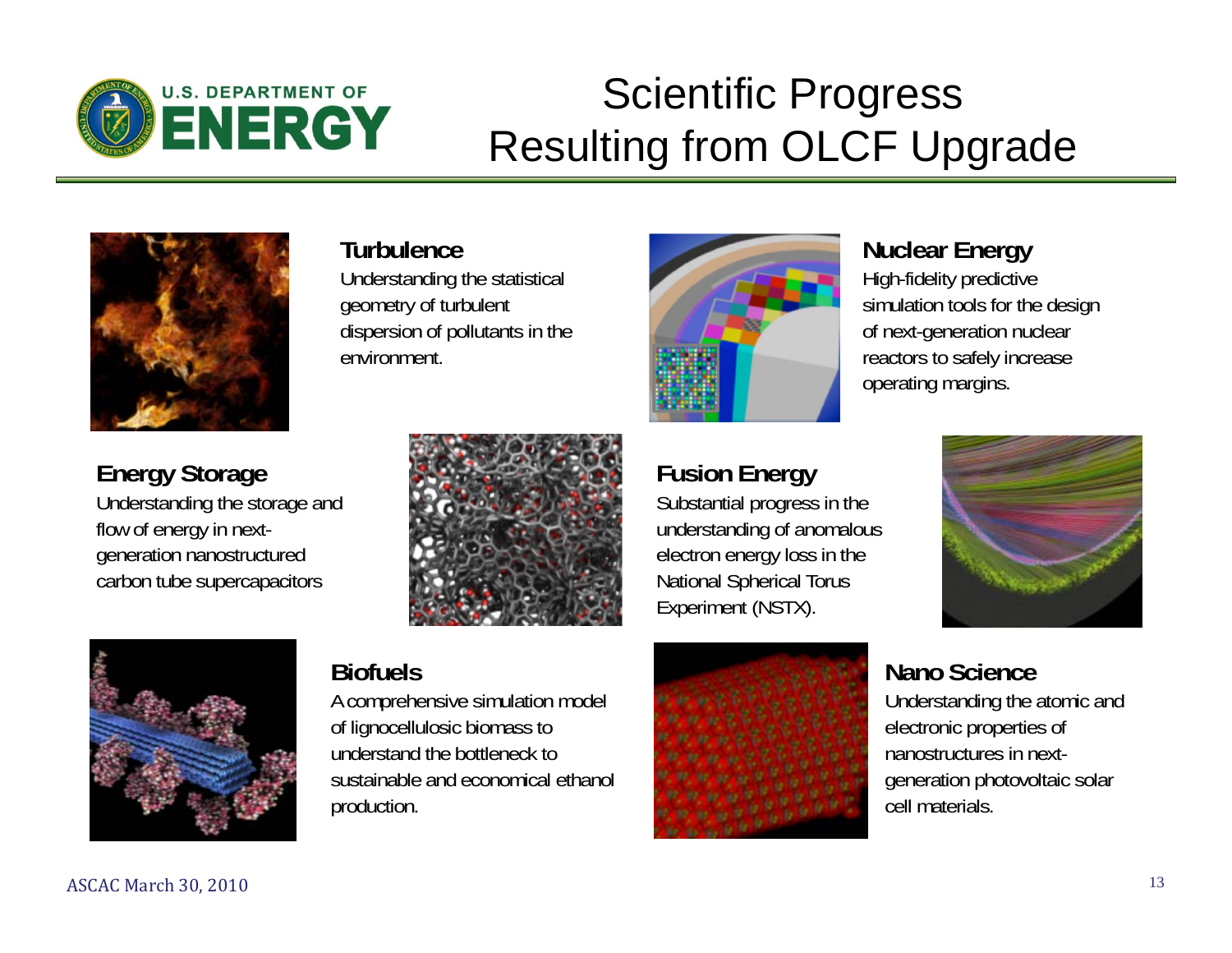

# Advanced Architectures

- **What it is:** 
	- New effort to provide early access to DOE researchers of emerging.
	- Enhancement of University of California, Berkeley RAMP effort to provide focused research on flexible simulations of performance of scientific applications on next generation microprocessors.
	- Both proposals were in hand and were peer reviewed.
- **Goal:** 
	- By September 30, 2010, complete initial definition of architectural features and performance levels for a system that will meet the needs of at least one science application that requires extreme scale computing while using energy efficiency.
- **Progress:** 
	- Funding in place at ORNL for IBM PERCS effort
		- Negotiations underway for prototype testbed
	- Grant for RAMP Awarded March 19, 2010
- ٠ **Review:** 
	- Established the Charge for Expert Panel peer review with definitions of ratings(Q1).
	- Identify Expert Panel Chair and reviewers (Q3).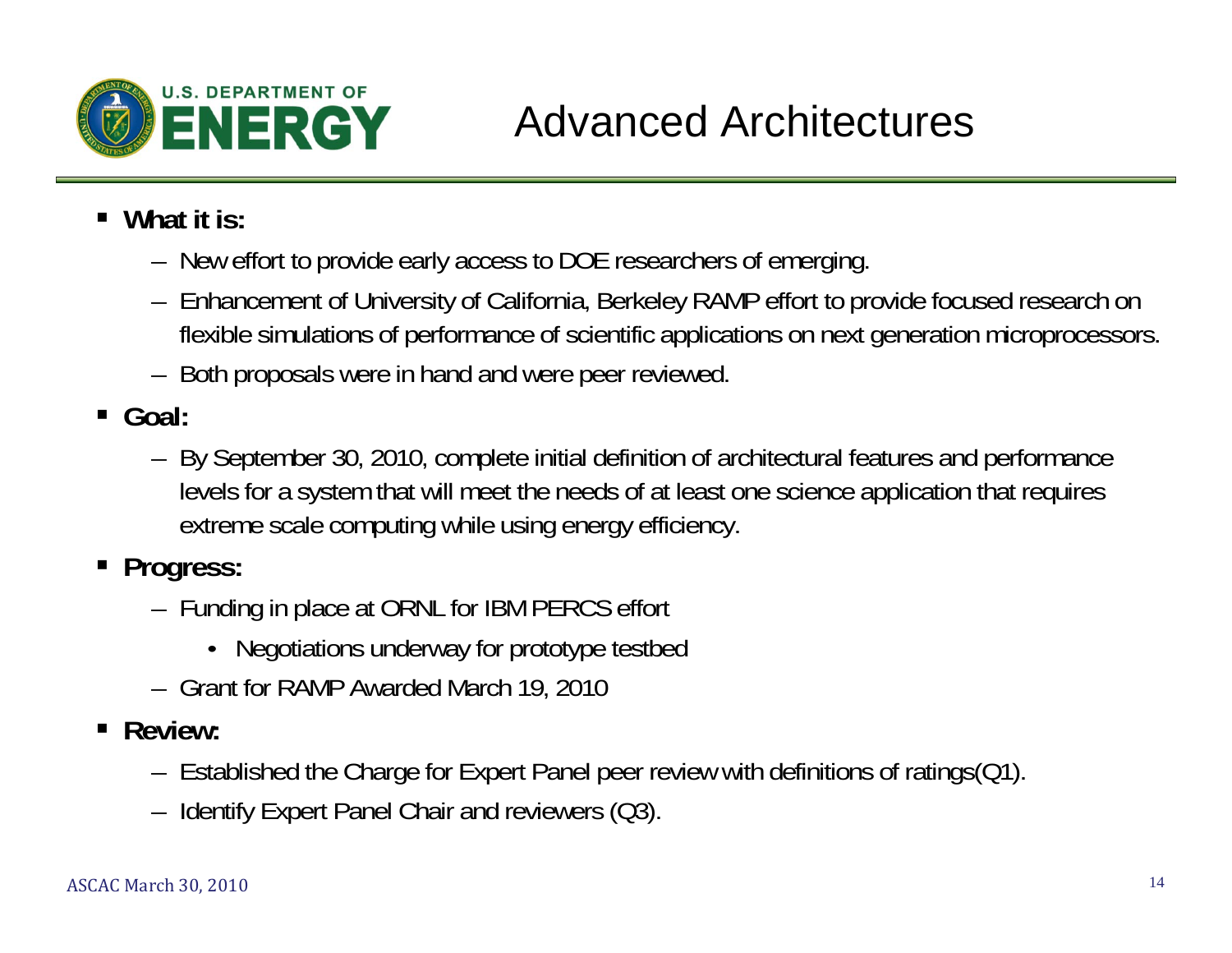

## SciDAC-e Applied Mathematics for grids

- **Applied mathematics research in support of DOE electricity grid efforts.** 
	- *Robust Optimization for Connectivity and Flows in Dynamic Complex Networks,* Lead PI: Balasundaram (Oklahoma State)
	- *Reconfiguring Power Systems to Minimize Cascading Failures: Models and Algorithms,*  Co-PIs: Bienstock (Columbia), Wright (UW-Madison)
	- *Approaches for Rare-event Simulation and Decision Making*, Lead PI: Shortle (GMU)
	- *Analysis and Reduction of Complex Networks under Uncertainty*, Marzouk (MIT), Knio (JHU), Ghanem (USC), Najm (SNL)
	- *Optimization and Control of the Electric Power Systems,* Co-PIs: Meza (LBNL), Thomas (Cornell), Lesieutre (UW-Madison)
	- *Advanced Kalman Filter for Real-Time Responsiveness in Complex Systems,* Co-PIs: Huang (PNNL), Welch (UNC-Chapel Hill)
	- *Extending the Realm of Optimization for Complex Systems: Uncertainty, Competition and Dynamics,* Lead PI: Shanbhag (UIUC)
- П **All awards made and work has begun.**
- **Plan to conduct programmatic and expert review of progress and results.**